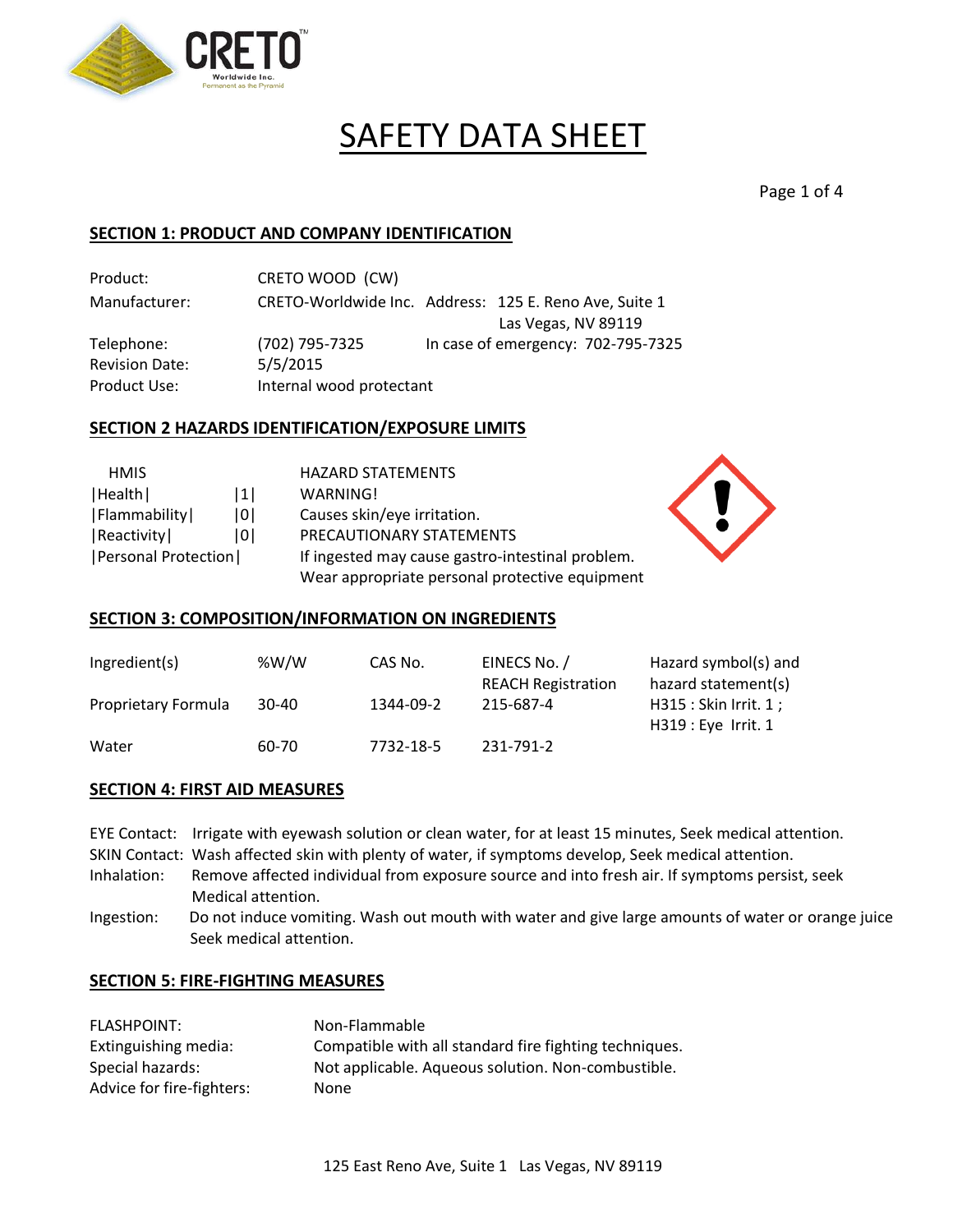

#### **SECTION 6: ACCIDENTAL RELEASE MEASURES**

Spill or Leak Procedures: With spills or leaks use absorbent material such as sawdust, vermiculite or sand. Place clean-up material in marked containers for proper disposal.

#### **SECTION 7: HANDLING AND STORAGE**

| Precautions for safe handling: | Avoid contact with eyes, skin and clothing. |
|--------------------------------|---------------------------------------------|
| Conditions for safe storage:   | Storage temperature 0-95°F.                 |

#### **SECTION 8: EXPOSURE CONTRALS/PERSONAL PRETECTION**

| SUBSTANCE.                | Occupational Exposure Limits                                        |
|---------------------------|---------------------------------------------------------------------|
| Silicic acid, sodium salt | No Occupational Exposure Limits assigned                            |
|                           | An exposure limit of 2 mg/m3 (15 min TWA) is recommended by analogy |
|                           | With sodium hydroxide (UK EH40).                                    |

#### **SECTION 9: PHYSICAL AND CHEMICAL PROPERTIES**

| Information on basic physical and chemical properties |  |
|-------------------------------------------------------|--|
|-------------------------------------------------------|--|

| Appearance              | Liquid. Almost colorless. |
|-------------------------|---------------------------|
| Odor                    | Odorless.                 |
| Odor Threshold (ppm)    | Not applicable.           |
| pH (1% solution)        | 10.77                     |
| <b>Specific Gravity</b> | 1.134                     |
| <b>Boiling Point</b>    | $212^{\circ}F$            |
| <b>Flash Point</b>      | Not applicable.           |
| Solubility in Water     | Soluble.                  |

## **SECTION 10: STABILITY AND REACTIVITY**

| 10.1 Reactivity               | With glass and aluminum, etching will occur. |
|-------------------------------|----------------------------------------------|
| 10.2 Chemical stability       | Stable.                                      |
| 10.3 Conditions to avoid      | None.                                        |
| 10.4 Hazardous Polymerization | Will not occur.                              |
| 10.5 Incompatible materials   | Do not mix with other chemicals.             |
| 10.6 Hazardous Decomposition  |                                              |
| Products                      | None known.                                  |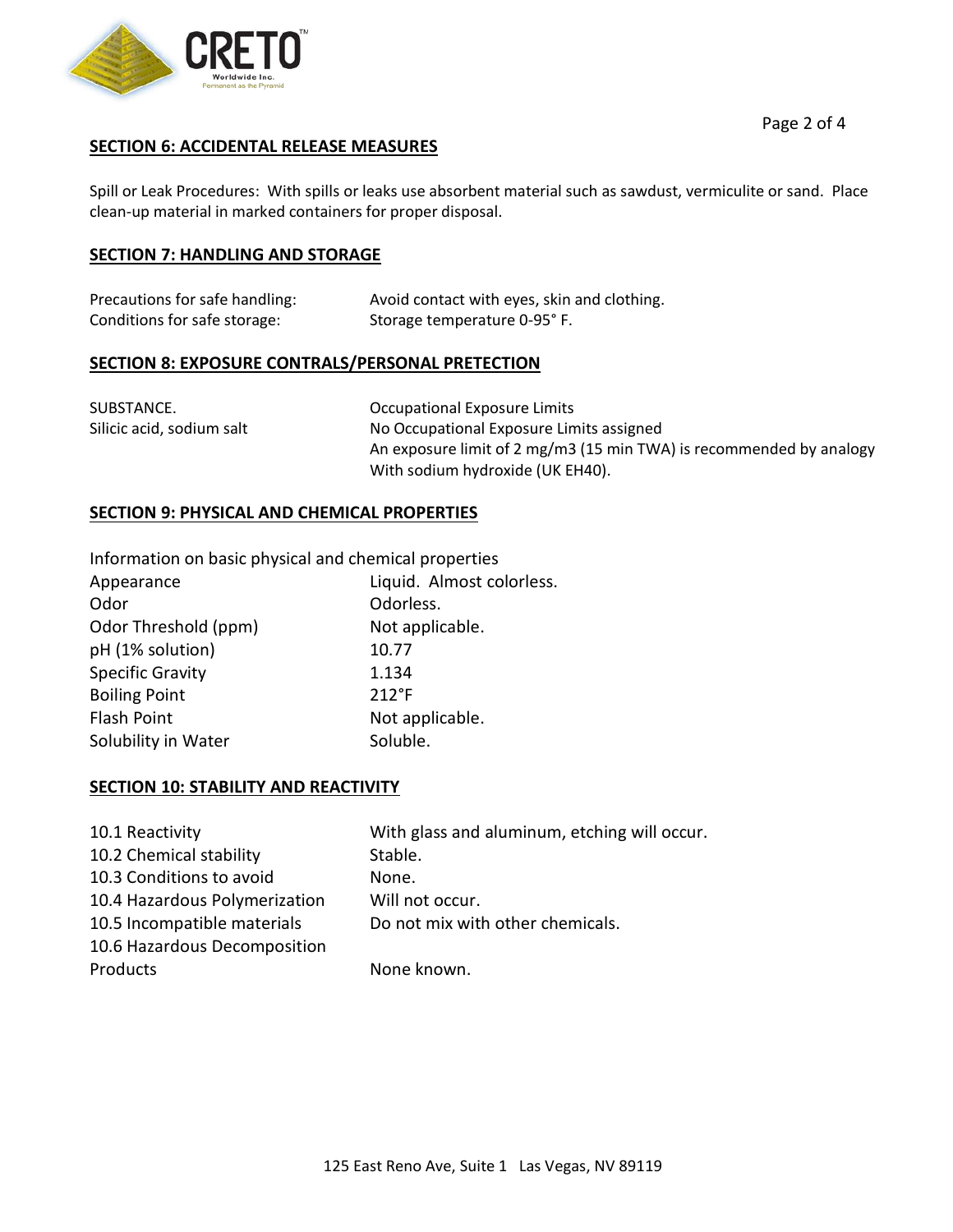

## **SECTION 11: TOXICOLOGICAL INORMATION**

Eye Contact: Direct contact may cause mild irritation and redness. Skin Contact: Direct contact may cause slight skin irritation. Ingestion: Non-toxic, may cause gastro- intestinal irritation. Inhalation: Mist is irritant to the respiratory tract.

## **SECTION 12: ECOLOGICAL INFORMATION**

| 12.1 Toxicity                  | None.                                                          |
|--------------------------------|----------------------------------------------------------------|
| 12.2 Degradability             | Inorganic, Soluble upon dilution, rapidly depolymerise         |
| 12.3 Bioaccumulative potential | Inorganic. The substance has no potential for bioaccumulation. |
| 12.4 Mobility in soil          | Not applicable.                                                |
| 12.5 Other adverse effects     | Not applicable.                                                |

## **SECTION 13: DISPOSAL CONSIDERATIONS**

13.1 Waste treatment methods Disposal should be in accordance with local, state or national Legislation.

## **SECTION 14: TRANSPORTAION INFORMATION**

| 14.1 UN number                    | Not classified according to the United Nations<br>'recommendations on the Transport of Dangerous Goods'.<br>Not classified as hazardous under DOT or US Transport |
|-----------------------------------|-------------------------------------------------------------------------------------------------------------------------------------------------------------------|
|                                   | Recommendations.                                                                                                                                                  |
|                                   | International Maritime Dangerous Goods (IMDG) Code:                                                                                                               |
|                                   | Not classified of hazardous                                                                                                                                       |
| 14.2 Proper Shipping Name         | Not applicable.                                                                                                                                                   |
| 14.3 Transport hazard class(es)   | Not applicable.                                                                                                                                                   |
| 14.4 Packing group                | Not applicable.                                                                                                                                                   |
| 14.5 Environmental hazards        | Not classified as a Marine Pollutant.                                                                                                                             |
| 14.6 Special precautions for user | Unsuitable containers: Aluminum                                                                                                                                   |
| 14.7 Transport in bulk according  | Not applicable                                                                                                                                                    |
| To Annex II of MARPOL73/78 and    |                                                                                                                                                                   |
| the IBC Code                      |                                                                                                                                                                   |

## **SECTION 15: REGULATORY INFORMATION**

15.1 Safety, health and environmental regulations/legislation specific for the substance or mixture Other regulatory considerations None recognized.